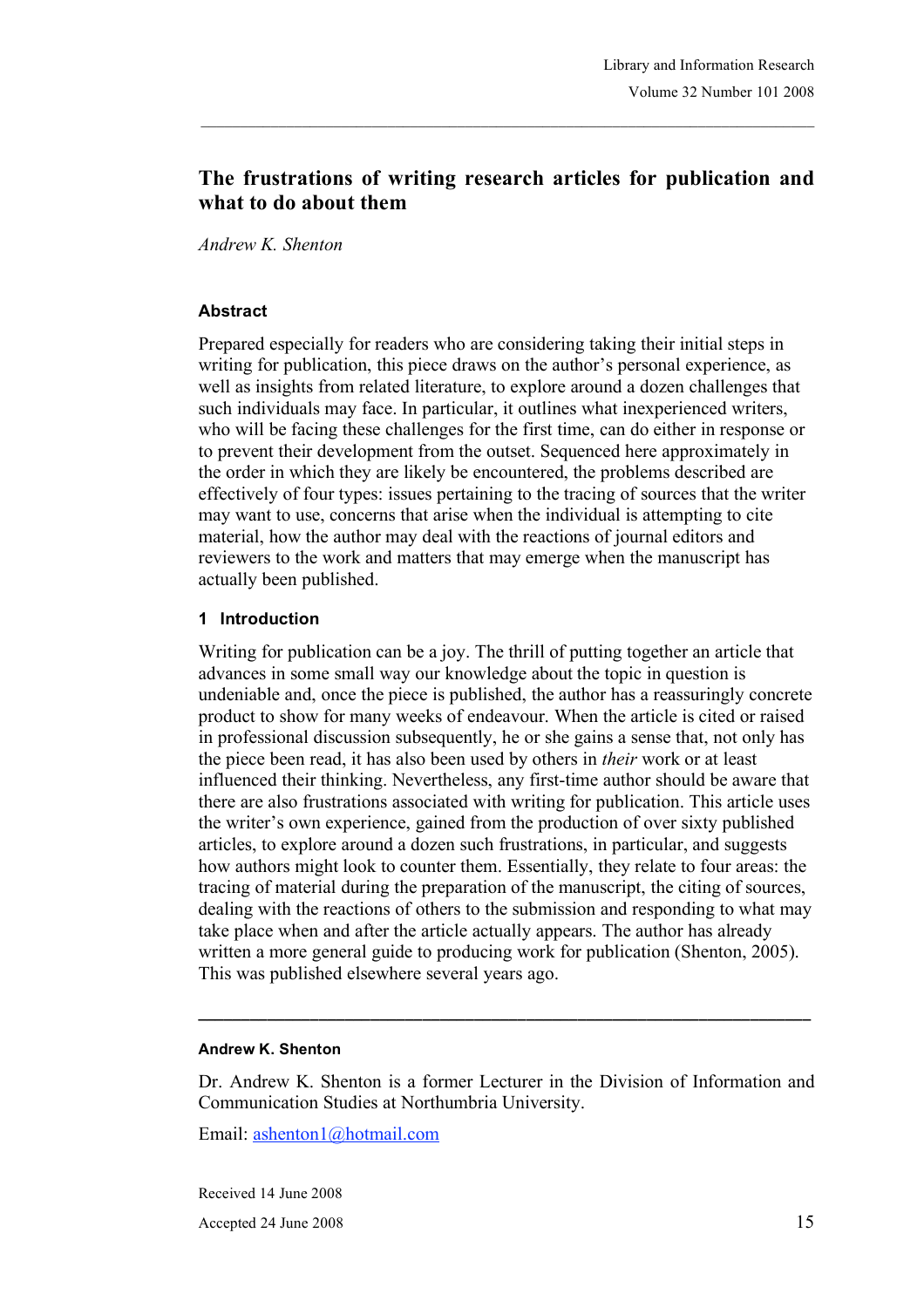Moore (2000) draws a distinction between "academic journals" and "professional periodicals". These different types of publication effectively cater for separate readerships – scholars and information practitioners respectively. Eve and Schenk recognise that an uneasy relationship exists between academic journals and practitioners, noting that such people find the former "…dry and impenetrable. They want research results to be translated for them" (Eve and Schenk, 2007, 22). This creates an immediate complication for writers. If they are keen to disseminate their work across the totality of the LIS community, they must look to contribute articles for both types of reader. This article thus considers the challenges of writing for each form of serial.

#### **2 Tracing material for inclusion**

Much of the author's early work on a piece, before any words for the manuscript are written, is likely to involve the collection of pertinent source material, the existence of which is often learnt from papers that offer synopses of related literature. Although rare, instances do emerge in which the later author misrepresents the work of a predecessor. Such misrepresentation may range from straightforward factual inaccuracies to more subtle faults, such as the reporting of findings out of context or giving undue prominence to a theme that may be of no more than incidental importance in the original material. Oblivious to these shortcomings, anyone reading the more recent work may well accept without question the summary provided, especially if the paper appears in a peer-reviewed journal, as this, it may be assumed, provides a quality control mechanism. Nevertheless, wherever possible, the individual should go back to the actual publication to gain a first-hand understanding of the original work and, if there are mistakes, to ensure that these are not perpetuated in the new article. Preece is especially keen on such verification, commenting that the individual's own interpretation of the original work may "seem rather different" from a synopsis provided by a later writer (Preece, 1996, 226). It must be conceded, however, that efforts to trace the source may prove time consuming, expensive and sometimes fruitless, especially if the item is old or obscure. Delays can be particularly frustrating if the author is assembling a piece for a professional periodical. Gadd (2003) points out, in relation to *Library and Information Research*, that timeliness and currency may be significant factors when decisions are made by an editor on whether an article of this kind should be accepted.

Books of quotations can provide invaluable nuggets of insight on a whole range of issues. One such volume, devoted to quotations from science fiction (Westfahl, 2005), offers some fifty quotations broadly relating to "Knowledge and Information", many of which provide food for thought for writers in LIS. Books of this type frequently inspire the reader either to use the material itself or to explore the wider context of a particular quotation. Yet, the book may state only some of the citation information necessary to trace the extract easily. Whereas the author, title of the source and date may well be stated, the page number is less likely to appear. Since many journals require the author to specify a page reference when any words are reproduced directly from a source, this omission cannot easily be ignored by the extract's user. In addition, it is possible that the book quoting the extract may itself have reproduced the words incorrectly and the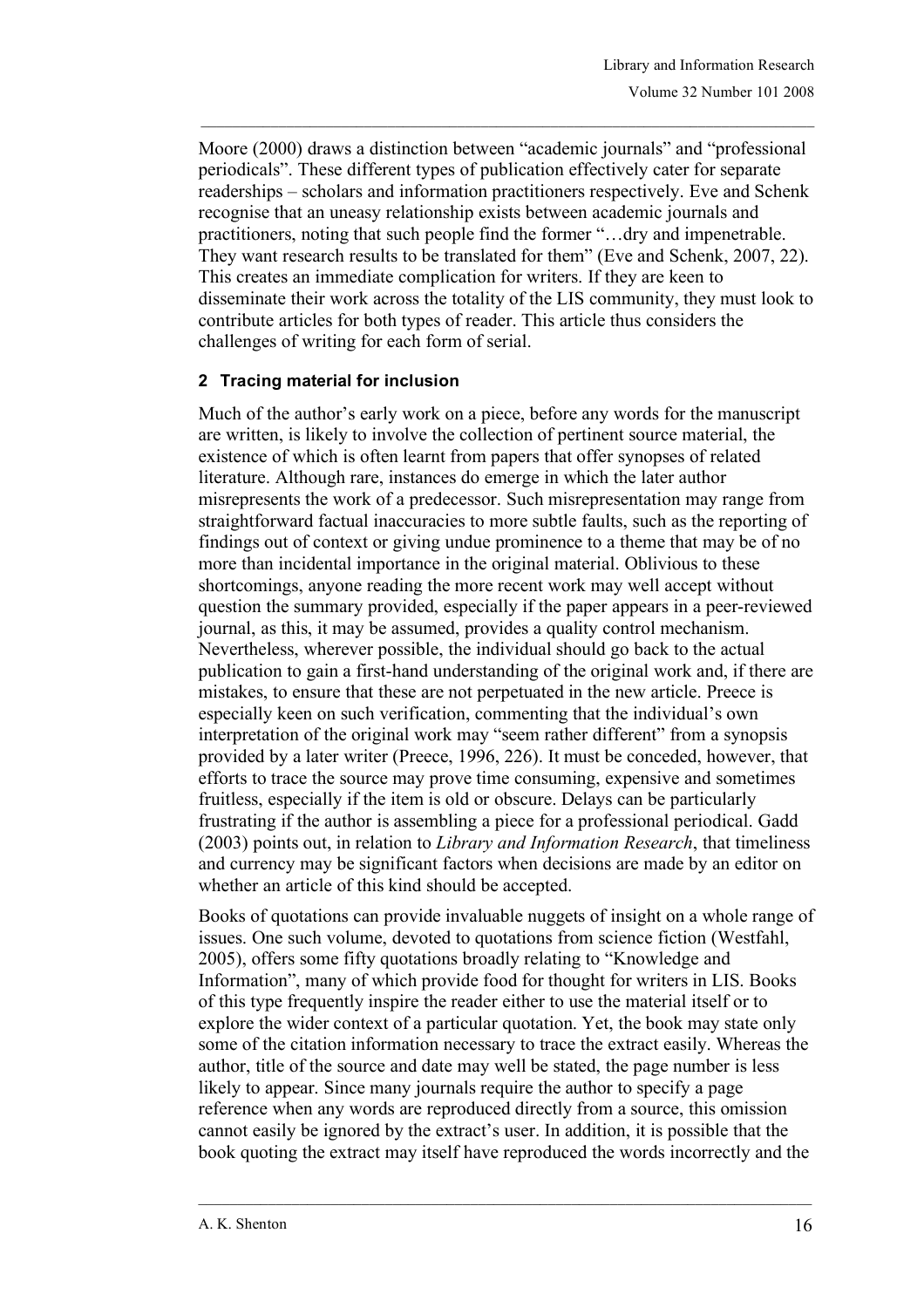writer may feel duty bound to explore its accuracy conscientiously. If the author is fortunate, he or she may be able to learn the appropriate page of the original source by simply entering part of the extract into a search engine and learning the required bibliographical details from a retrieved Web page. Still, on occasion, the author has little alternative but to scan the whole text of the source until the desired portion is located.

At times, the mundane task of tracking down even a recent journal article known to be relevant to the topic on which an author is writing can quickly escalate into a major hunt. An especially dispiriting feeling is that of going to an academic library and learning that the only issue of the journal in question missing from stock is that which contains an article needed for one's researches. Nevertheless, a range of other opportunities may be investigated. The journal may be accessible from the same library electronically; other local libraries may hold the desired issue; colleagues with similar interests may themselves have copies or, in today's era of rapid worldwide electronic communication, it may be possible to e-mail the author of the piece and ask for a copy. All these alternatives may prove faster and cheaper than making an interlibrary loan request for the article. If various attempts fail, the author may consider locating a similar, more readily available article, probably in a different journal, in which the writer has again addressed the issue of interest.

# **3 Citing of sources**

Although Berry asserts quite unequivocally, "The selection of the targeted journal precedes the drafting of the paper" (Berry, 2004, 122), by no means all writers routinely follow this line of thought. Some, in fact, determine the journal to be targeted only when the piece is virtually finished and look merely to "tweak" the material to fit the journal's style and requirements. Journals may, however, use idiosyncratic forms of referencing, which demand that the manuscript includes source information that the author may have hitherto assumed would not be necessary. *Library and Information Research*, for example, stipulates that ISBNs be given when books are cited in references lists – a practice that is by no means common elsewhere. Other journals ask that a page reference is given when any source material is cited, even if no direct quotation is involved. In these circumstances, in order to avoid the need for tedious backtracking at a later stage, it is useful if the author keeps either notes of where exactly such material has originated or photocopies/printouts of the source material that has been employed, with the appropriate areas clearly highlighted. This is indeed wise if the author is considering writing another piece in the future that may draw on the same source material.

In certain instances, the application of the Harvard system for citing references can prove awkward to apply. This is especially the case where authorship is unspecified or material is undated. Both these scenarios are common in relation to Web pages, and it is also true that some books bear no indication of their year of publication. Virtually all academic journals require that the author follows a prescribed convention for citing references and the writer has no alternative but to adhere to it. Nevertheless, some professional periodicals, in which attention to scholarly conventions is less pertinent, allow the writer to use any method he or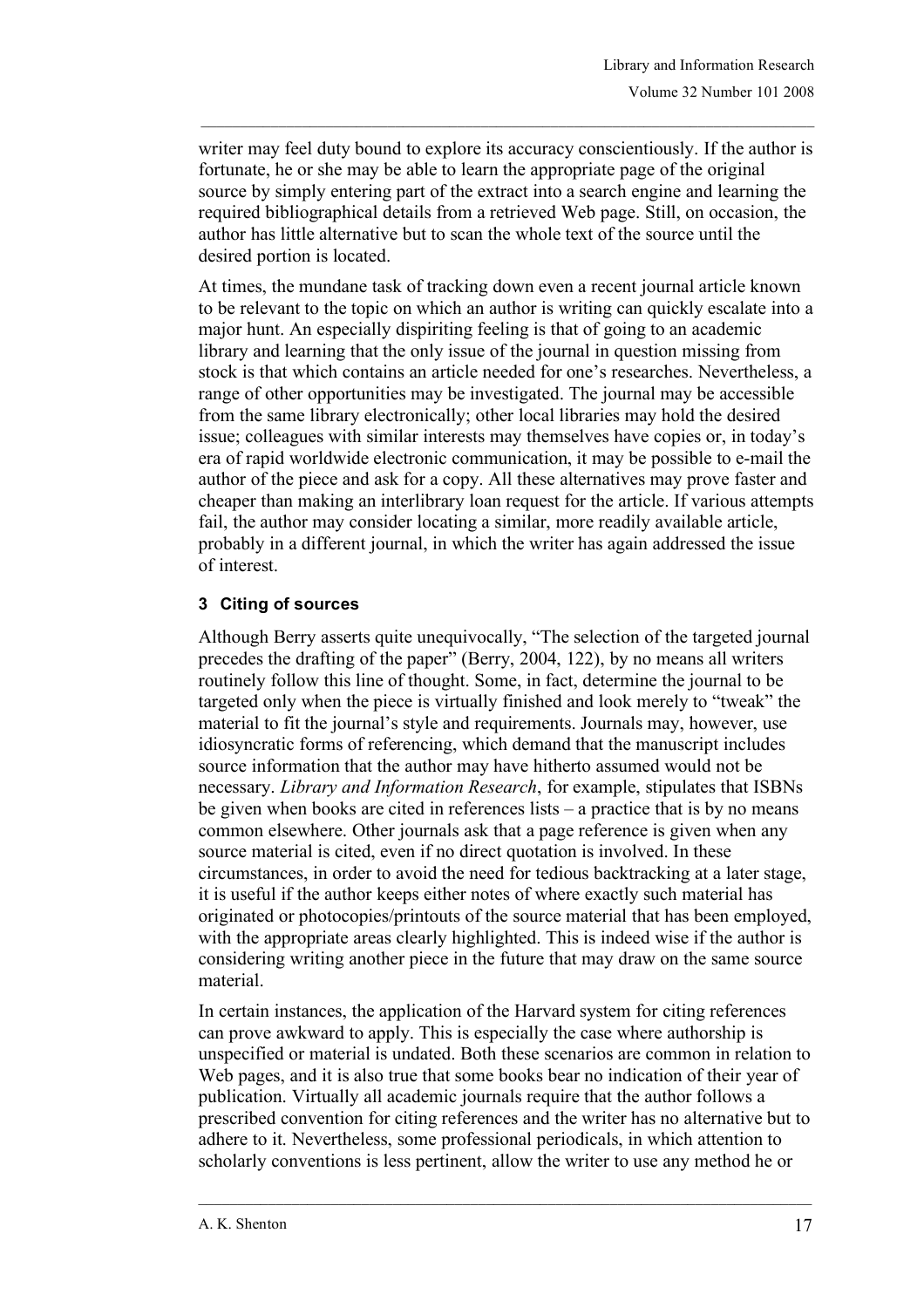she chooses, and in these circumstances the author may be well advised to select the style best equipped to deal with the limitations in the bibliographical data available.

Whatever referencing system is employed, it is likely that the citation should include an indication of a book's place of publication. In some volumes, this is not obvious as the publishing firm may be multinational, with offices in several countries and each of these is stated equally prominently in the work. It is rare for the author to be asked to list all of these in the citation. Generally, it is expected that only one will be specified. The author may consult an entry for the book provided by the British Library Public Catalogue or, if the book has actually been borrowed from a library by the user, check the appropriate catalogue record to determine which single place should be stated. A further option lies in seeking advice from an information specialist in a library holding a copy.

One of the great frustrations of citing material made available via the World Wide Web is that one cannot necessarily be confident that when a paper is written the URL for a cited source will remain the same as that for the material when the manuscript is read weeks later. Some reviewers assiduously check the references in papers they receive and, where a particular address does not lead the reader to the expected source, may believe that the failure is evidence of carelessness on the author's part. Since the literature review is likely to be one of the first components of the paper to be written, it is entirely possible for the references for this section to be set down several weeks or even months before the paper is dispatched. It is clearly impossible for the author to legislate for the fact that pages may disappear from the Web or change their addresses between the work being sent off and the manuscript being read but the chances of such problems arising are reduced if the author checks the URLs just before the paper's submission.

#### **4 Reaction to the submission**

As Watts and White (2000) explain, it is rare for papers sent to prestigious journals to be accepted without the need for any amendments to be made. Many authors will admit, perhaps initially only grudgingly, that sometimes referees' suggestions will indeed result in the production of an improved piece. Still, comments which appear to indicate that a reviewer has misunderstood the writer's argument or even the whole nature of the paper can be hard to accept. It may be, for example, that the study being reported was intended to be wholly qualitative, yet a reviewer may ask that, when referring to participants who articulated particular attitudes or ideas, the author adds frequency counts, as these will give a greater transparency to the results. In these circumstances, the writer is placed in an uncomfortable position. If he or she refuses to make the suggested modifications, there is a strong possibility that the journal will not publish the piece. Conversely, if the writer makes the changes fully as requested, he or she may feel that the intended spirit of the work has been diluted and "foreign" elements introduced. In extreme situations, the author may even form the opinion that, if he or she were to adopt all the recommendations, they are so extensive that the final version will actually become a collaborative work between the writer and the reviewer. The dilemma for the author in deciding whether every single suggested alteration should be made does not arise, of course, where it proves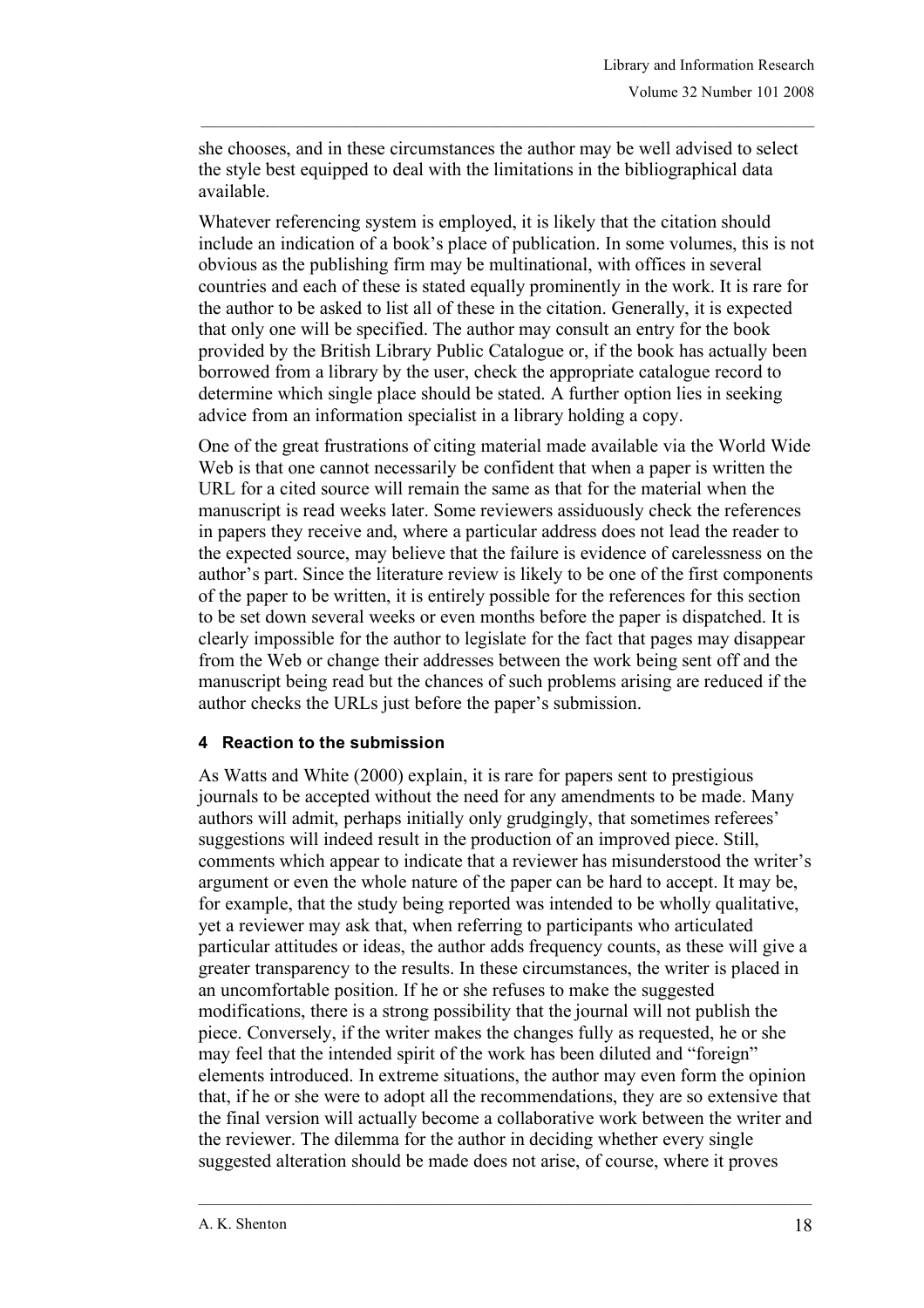impossible for the individual to introduce such comprehensive changes. It may be that a referee suggests the inclusion of data that have not been collected by the individual and the person is now no longer in a position to return to the field in order to gather what is required. Here the action that can be taken is effectively removed from the author's hands. Questions may be asked in relation to the ethnic composition of a research sample, for example, and the author may be unable at this late stage to provide a more comprehensive breakdown than that which he or she anticipated would be necessary and which has already been included.

Some journals ask that the writer includes a point-by-point explanation of how he or she has responded to the comments, as well as merely revising the paper in accordance with the feedback. The writer may feel tempted to rewrite the piece sufficiently to enable him or her to demonstrate that cognizance has been taken of the reviewers' major criticisms but baulks at making major changes that would result in altering the whole nature of the study. An alternative, of course, lies in simply withdrawing the paper and presenting it to a journal whose referees may be more sympathetic to the paper. This is a questionable option to take, however, if the piece has already been conditionally accepted elsewhere. Indeed, one of Foster's four tips for publishing is that the author must be prepared to rewrite a manuscript after reviewers' feedback. She comments, "While your ego may be temporarily deflated, taking a deep breath and pounding the keyboard is well worth producing a strong, quality article" (Hinchliffe and Dorner, 2006, 5).

Another dilemma in the redrafting stage is highlighted by Dunleavy, who notes that, in some situations, "the two referees want contradictory things" (Dunleavy, 2003, 243). The author of this paper has personally experienced such a scenario on several occasions. The discrepancy can be a source of great confusion to a new writer, in particular, who may struggle for hours to reconcile the inconsistency. Where this proves impossible to achieve, he or she should have no hesitation in requesting clarification from the editor, who may either suggest a "middle way" or come out in favour of one referee or the other. If, conversely, two or more reviewers make a similar criticism independently, the writer must be prepared to concede that there is good reason to be concerned about the issue raised and remedial action should form a priority in his or her response to the feedback.

If a writer becomes a frequent contributor to a particular professional periodical, he or she may develop a strong working relationship with the editor, whom he or she realises is highly receptive to the author's submissions. Should the editor eventually move on, a frequent problem is that the new incumbent, who may have very different ideas from the predecessor on the course that the periodical should take and who may have had no previous dealings with the author, seems much less sympathetic. In these circumstances, it is wise for writers to enter into dialogue with the new editor and develop a clear understanding of the kinds of papers that are being sought after gaining an initial feel for what may be required by looking at the editions that have already gone out under the person's stewardship. Hinchliffe suggests that the browsing of past issues is, in fact, good general advice to "get some sense of what is commonly used" (Hinchliffe and Dorner, 2006, 3). If the author recognises that he or she will be unable to deliver the type of work that is now expected, it may be necessary in the future to target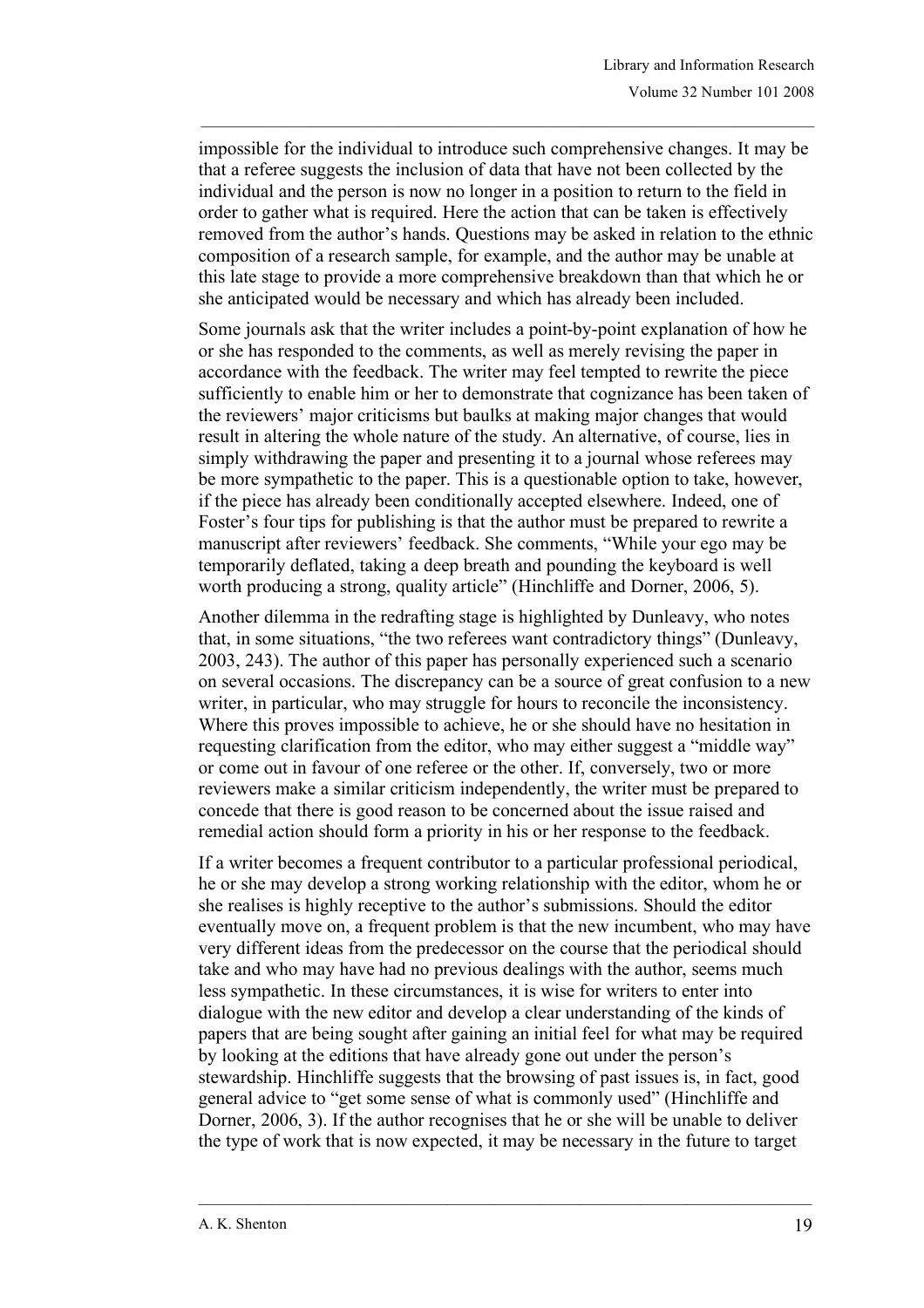other journals that cover a similar area but whose particular areas of interest are more consistent with those favoured by the writer.

### **5 Publication of the paper and its reception**

Few issues in publishing cause as much resentment as situations in which the researcher spends several hours constructing an intricate diagram, only for it to be reproduced inaccurately in the published paper. One precaution that the author can take against such an eventuality is to submit to journals that circulate proofs in advance of the paper appearing. These afford an opportunity for the writer to correct errors emerging in the creation of the printed pages. He or she is not, of course, permitted to rewrite the article at this advanced stage. Usually, although by no means always, the author's corrections to the proofs result in the necessary amendments being made to the work before it appears in print. The circulation of proofs, is, however, mainly associated with academic journals. The practice is uncommon in relation to professional periodicals. Here, the author should consult more experienced writing colleagues in order to learn about the accuracy with which journals reproduce involved diagrams and charts before making a decision on which periodical should be approached.

Even after accepting a particular paper for publication, some editors change it quite significantly before it actually appears. Often this is justified on the grounds that the editor is seeking to maintain a consistent house style across different articles with regard to length, structure, language, etc. The amendments may vary from simply expressing, in slightly different language, the ideas stated in the manuscript to the use of a completely different title or even the deletion of whole paragraphs. Clearly, the author has little control over the action taken in relation to his or her piece by the editor at this stage but it is important that he or she develops, by reading previous copies of the periodical and, in particular, any notes for contributors in advance of submitting work, a sense of what kinds of alterations are likely to be made and their probable extent. A reputable periodical, overseen by an editor with integrity, will acknowledge in the guidance given to contributors that pieces may be subject to editorial amendment. Some writers are, of course, very protective of their work and may resent even minor changes to the language they have employed, whilst with experience many learn to accept alterations unless they are of a major nature.

When discussing near the beginning of this piece problems associated with the accurate representation of source material, much was made of the fact that, occasionally, papers do not give an altogether accurate impression of previous work. The author may gain further experience of this problem from a different perspective. A writer may read, in a new paper, a summary of one of his or her past pieces, only to discover that the description scarcely matches his or her own perception of the paper that was actually published. Sometimes this is due to other authors, in their attempts to summarise the existing literature concisely, oversimplifying the findings to such an extent that they are being misleading but instances have also arisen where "quotations" bearing no relationship to what was written have appeared! Similarly, frameworks allegedly based on this author's ideas have been constructed without it being apparent how they have been derived from the original work. In general, the writer must be prepared to accept such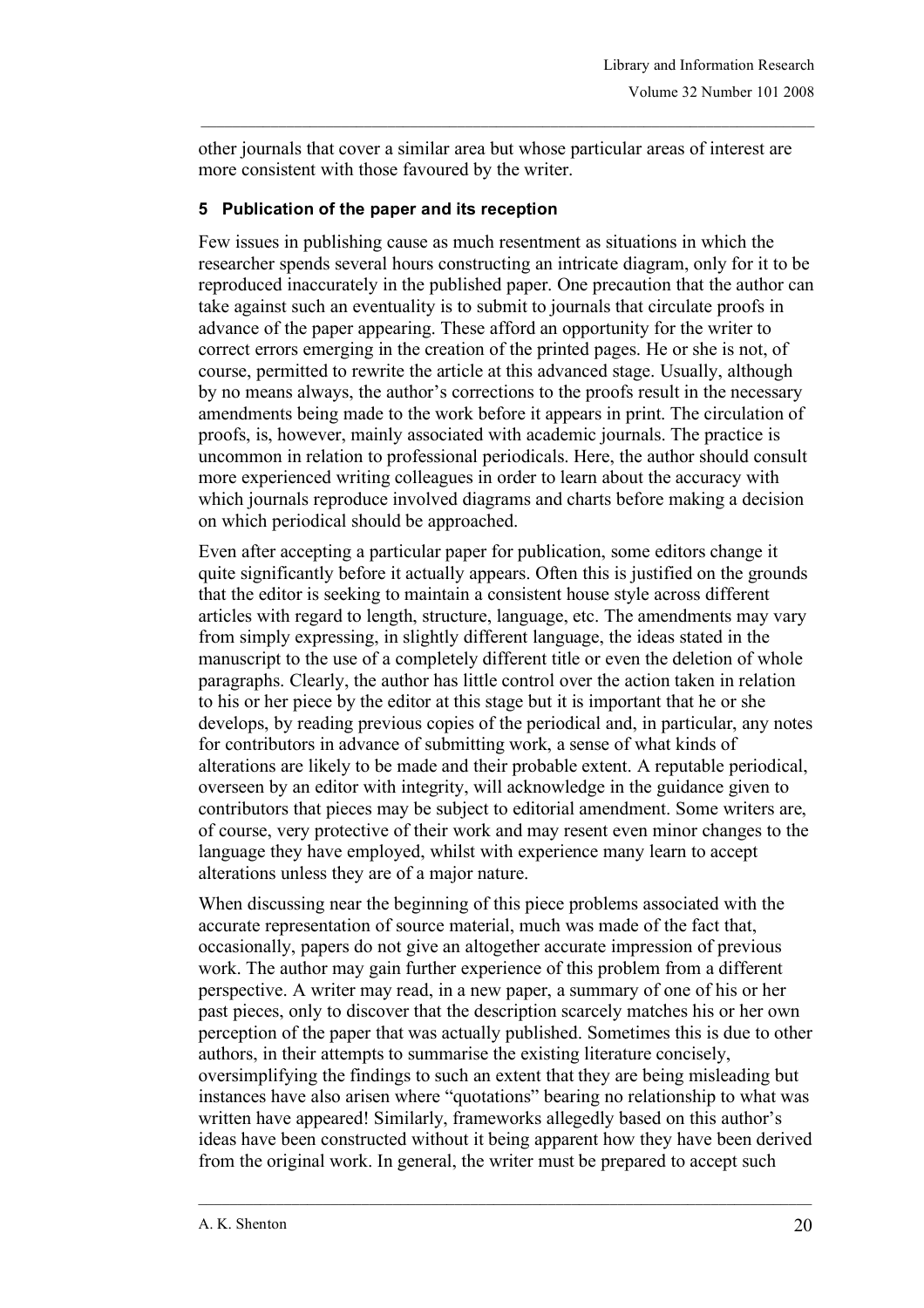liberties although, where he or she feels that this has resulted in either grave misrepresentation of key ideas/findings or unjustified damage to the author's personal reputation, the writer may consider carefully whether it is necessary to take a stand against the perpetrator, either informally, perhaps via a gentle e-mail, or publicly, maybe through a letter to the journal in which the offending work has appeared.

# **6 Conclusions**

Despite the pleasure that can be gained from writing for publication, the activity brings with it a variety of pitfalls. The first-time writer may well be entirely unprepared for these and be at a loss to know how best to react. The purpose of this piece has been to alert people in this position to such dangers, with a view to helping them either to develop workable counter-measures or to pre-empt the emergence of the undesirable issues. Undoubtedly, authors will be able to respond effectively to some problems, such as barriers to the tracing of source material for inclusion in their work, and may develop methods of dealing with not entirely favourable reactions of journal staff to a submission, whilst others, like the inaccurate use of his or her published work, are more problematic. Nevertheless, these negatives should not deter the individual from writing for publication, which is not only personally and professionally satisfying but also vital for developing the theoretical knowledge base and informing practice.

# **References**

Berry, R. (2004) *The research project: how to write it*. 5th ed. London: Routledge. ISBN 0415334454.

Dunleavy, P. (2003) *Authoring a PhD: how to plan, draft, write and finish a doctoral thesis or dissertation*. Basingstoke: Palgrave Macmillan (Palgrave Study Guides). ISBN 1403905843.

Eve, J. and Schenk, N. (2007) Informing and communicating research: everyone's responsibility, *Library and Information Update* 6(6), 22-23.

Gadd. E. (2003) Editorial: to review or not, *Library and Information Research* 86, 1-2.

Hinchliffe, L.J. and Dorner, J. (2006) *How to get published in LIS journals: a practical guide*. 2nd ed. Elsevier (Library Connect pamphlet 2). URL: http://libraryconnect.elsevier.com/lcp/0202/lcp0202.pdf [accessed 14.6.08].

Moore, N. (2000) *How to do research: the complete guide to designing and managing research projects*. 3rd ed. London: Library Association Publishing. ISBN 1856043584.

Preece, R. (1994) *Starting research: an introduction to academic research and dissertation writing*. London: Cassell. ISBN 1855670909.

Shenton, A.K. (2005) Publishing research in LIS journals, *Education for Information* 23(3), 141-63.